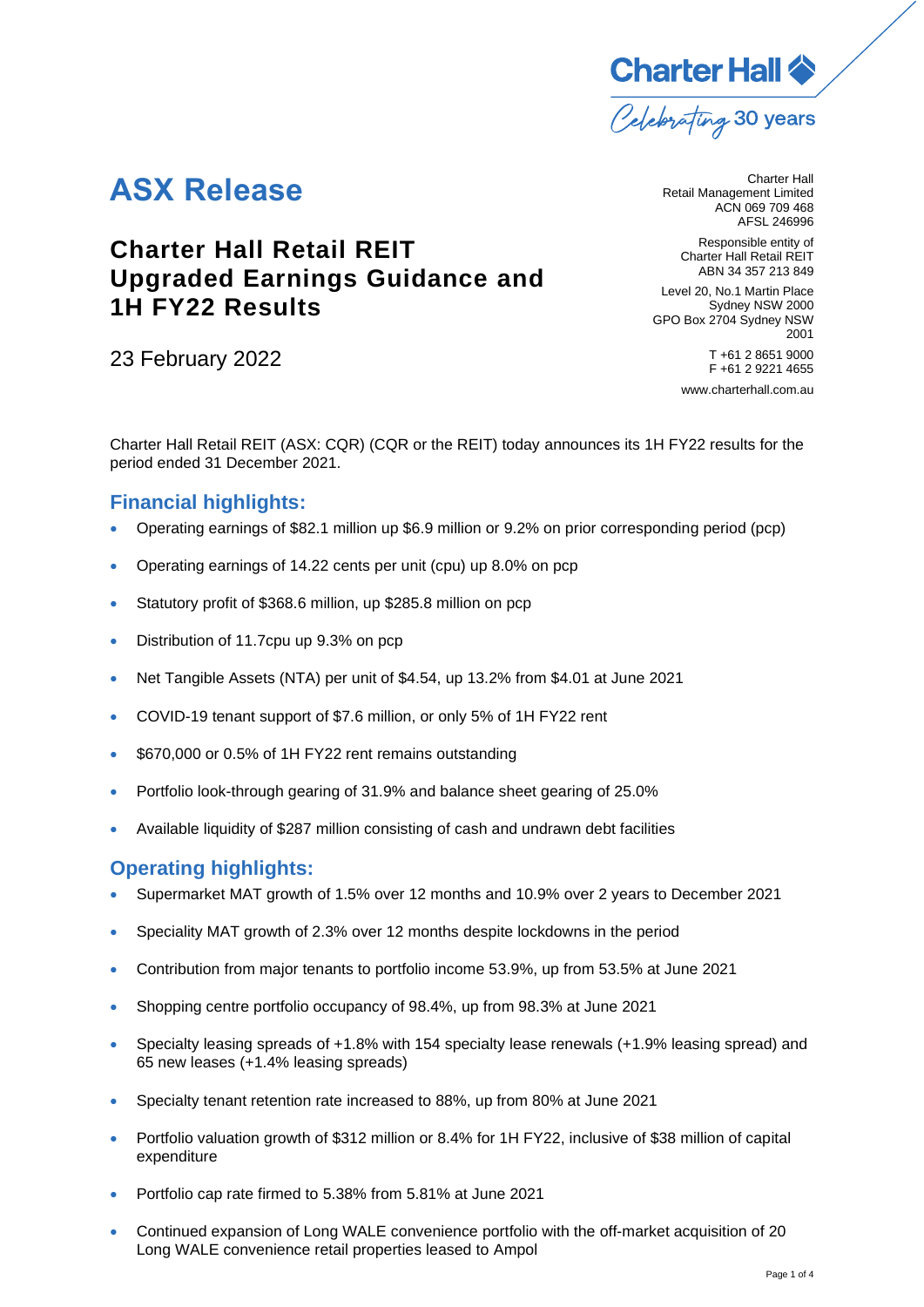Charter Hall Retail's CEO, Ben Ellis said: "The CQR portfolio continues to demonstrate its strength and resilience, delivering an 8% increase in operating earnings per unit vs pcp, 2.3% Speciality MAT growth and 1.8% positive leasing spreads. All of this was delivered in a period when significant COVID-19 mandated closures and restrictions were in place. Pleasingly, when restrictions have been lifted, we've seen tenants trading rebound quickly in the period that follows.

"The quality of CQR's portfolio has also been recognised with significant revaluation gains across the portfolio, resulting in 13.2% NTA growth over the half. We have also been able to expand our Long WALE convenience retail portfolio with the off-market acquisition of a 49% share in 20 Ampol petrol stations. This further improves our income growth profile with triple-net leases that have CPI-linked annual rental increases and introduces another major convenience retailer to the portfolio. Following this acquisition, 53.9% of portfolio income comes from major retailers and over 50% of portfolio rental growth is linked to inflation"

#### **COVID-19 Impacts**

The CQR portfolio has continued to demonstrate its resilience through COVID-19 mandated closures and restrictions. The 53.9% weighting towards major retailers and heavy bias towards non-discretionary focused specialties has limited the impact to 1H FY22 earnings.

CQR provided \$7.6 million, or 5.0% of 1H FY22 rent in COVID-19 tenant support during the year. This compares to \$5.9 million of tenant support in 1H FY21. \$5.0 million, or 65% of this support was provided as rent-free incentives with \$2.6 million, or 35% provided as rent deferrals.

Only \$670,000, or 0.5% of 1H FY22 rent remains outstanding.

#### **Investment strategy**

The REIT has continued its disciplined investment strategy to provide a resilient and growing income stream for investors through Charter Hall's strong tenant customer relationships, strategic portfolio curation to improve asset quality and active asset management to drive rental growth whilst maintaining a prudent capital position.

In December 2021, CQR announced the off-market acquisition of a 49% interest in a portfolio of 20 triple-net leased Ampol fuel and convenience retail centres for \$50.5 million on an attractive 5.0% cap rate. The portfolio of 20 NNN long WALE convenience retail centres provides CQR with a long-term stable and growing income stream underpinned by the portfolio's 15.6 year WALE and CPI-linked annual rent escalations (2% floor; 5% cap). The portfolio is heavily weighted to metropolitan locations (75% metro and commuter metro) with all sites benefiting from prominent main road locations with high existing land values and further flexibility for alternate uses in the future.

Following the off-market acquisition, Ampol will be CQR's eighth largest tenant customer and represent approximately 1% of portfolio income, adding another major tenant to CQR's tenant mix and further improving the resilience of portfolio income.

The off-market acquisition is expected to settle by the end of the March quarter.

The defensive and resilient nature of the portfolio is evident in the fund's property valuations. 100% of the portfolio was externally revalued at 31 December 2021. The REIT's total portfolio increased in value by \$363 million with acquisitions of \$51 million, capex of \$38 million and net valuation growth of \$274 million. The total portfolio cap rate moved from 5.81% at June 2021 to 5.38% at December 2021. The shopping centre convenience retail portfolio cap rate compressed from 6.12% at June 2021 to 5.66% at December 2021 while the long WALE convenience retail portfolio cap rate firmed from 4.69% to 4.37% over the same period.

#### **Active management**

The portfolio is strategically weighted towards high quality major convenience retail tenants. Major tenants Woolworths, Coles, bp, Wesfarmers<sup>1</sup>, Aldi, Ampol and Endeavour represented 53.9% of rental income. The total portfolio WALE is 7.3 years and majors WALE is 11.2 years.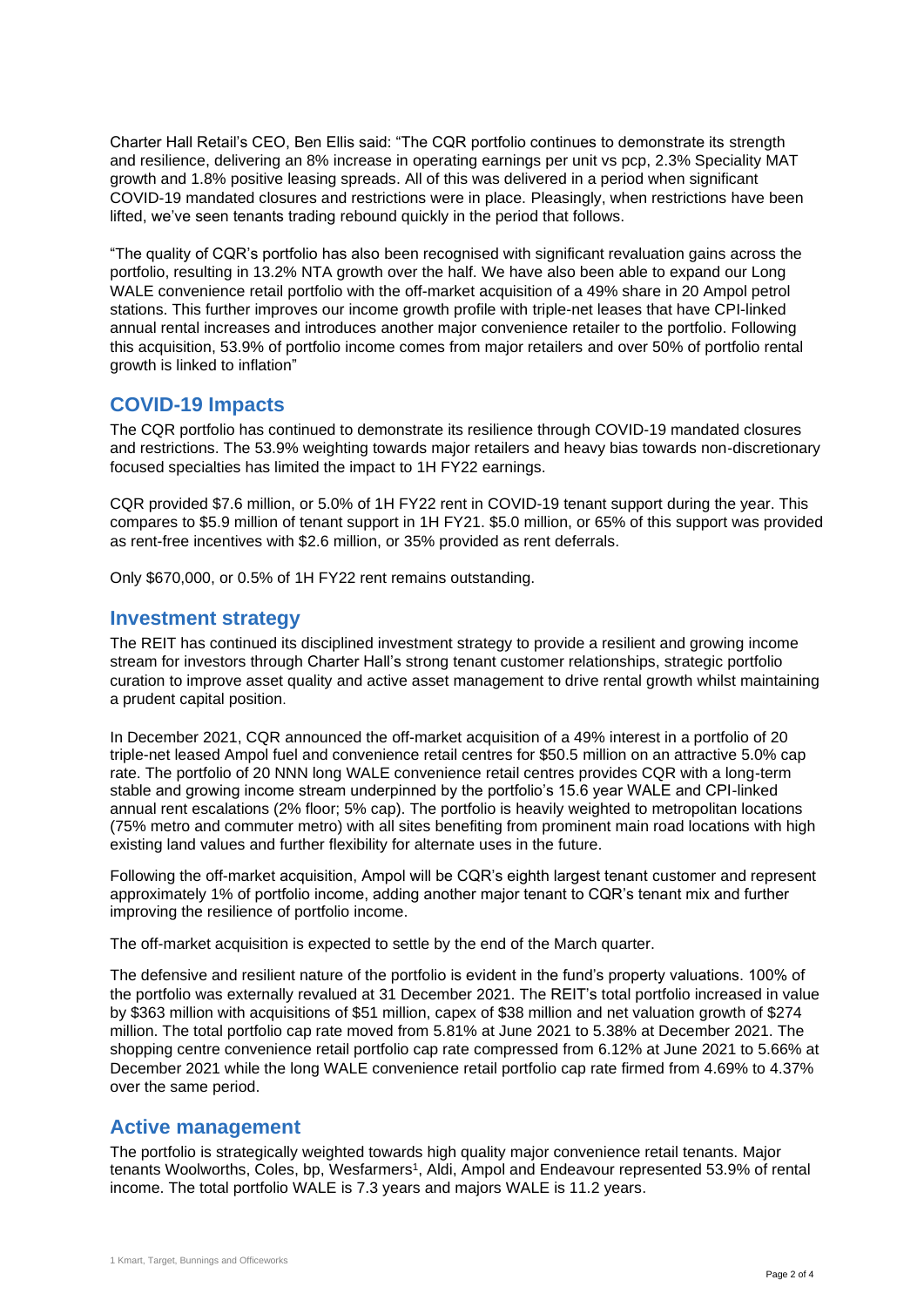Supermarkets in the portfolio continued to perform well with 62% of supermarket tenants paying turnover rent<sup>2</sup> and those within 10% of turnover thresholds representing 18% of supermarkets. Over the two-year COVID-19 period, \$1.9 million of turnover rent has been converted to base rent for 19 supermarket leases. This represents a 9.4% increase in their base rent and means approximately 50% of total turnover rent has now been crystalised as base rent. Supermarkets across the portfolio delivered 1.5% MAT growth, with the 2-year MAT growth of supermarkets a record 10.6%.

CQR also achieved another near record leasing period during the half, with 219 specialty leases completed at an average spread of +1.8%. This was made up of 65 new specialty leases completed at an average leasing spread of +1.4% and 154 renewals completed at an average +1.9% leasing spread.

Specialty tenants MAT grew by 2.3% in the 12 months to 31 December 2021. Whilst our NSW assets continued to experience disruptions associated with COVID-19, they still recorded positive MAT growth of 0.3%. When excluding the NSW assets, specialty MAT growth was strong at 4.8%.

Specialty productivity remained strong at \$9,822 per sqm and was moderately impacted by mandated store closures and trading restrictions, Similarly, occupancy costs remain sustainable at 11.5% and when adjusted for COVID 19 rental support, the occupancy costs normalise to 10.8%.

CQR continues to invest in its assets with \$38 million of capital investment across the portfolio in 1H FY22. Investment continues alongside our major tenant customers delivering increased WALE, improved shopper amenity, income and value growth. All eight Target conversions have now been leased to high quality tenants delivering, in aggregate, a 17% uplift in rent per sqm.

We continue to invest in sustainability initiatives across energy, water and waste management to reduce our environmental impact and achieve our net zero carbon emissions target by 2025 $^3$ .

#### **Capital management**

Prudent capital management remains a core focus of CQR and ensures we can successfully execute our growth strategy and deliver a secure and growing income stream to unitholders. As at 31 December 2021, CQR has \$287 million of available liquidity to fund capital investment and enhance portfolio quality.

During the period, Moody's affirmed CQR's Baa1 issuer rating and senior unsecured rating with a stable outlook. CQR's weighted average debt maturity is 4.1 years, with an average hedge maturity of 3.2 years. Portfolio balance sheet gearing is 25.0% and look-through gearing is 31.9%, within the target 30- 40% gearing range.

Head of Retail Finance and Deputy Fund Manager CQR, Christine Kelly commented: "With over 50% of our portfolio income growth directly or indirectly linked to inflation, high levels of hedging and \$287m of available liquidity, we are well positioned in the current environment to deliver a resilient and growing income stream"

#### **Summary and outlook**

CQR's strategy remains consistent and is to be the leading owner of property for convenience retailers, providing a resilient and growing income stream for investors. Portfolio curation and active asset management will continue to enhance the portfolio quality through time.

Strong MAT growth, positive leasing spreads and high occupancy levels are expected to continue as market conditions normalise. Portfolio income is expected to benefit from inflation-linked rental growth, while investor demand for high quality non-discretionary convenience-based assets will continue to support valuation growth.

CQR's previous earnings guidance as at 1 December 2021 was for FY22 earnings per unit of no less than 28.2 cents per unit and distributions per unit of no less than 24.3 cents per unit.